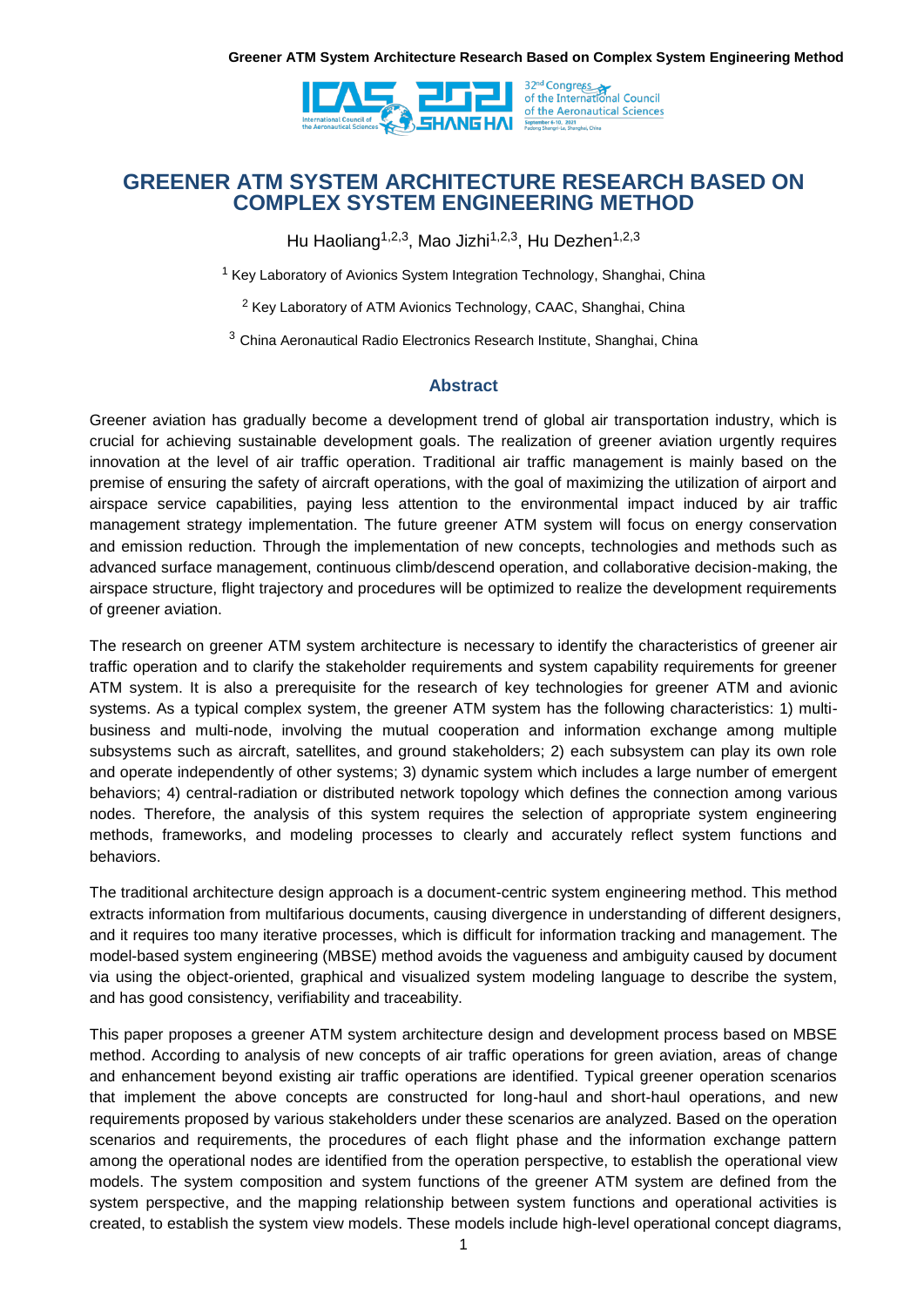#### **Greener ATM System Architecture Research Based on Complex System Engineering Method**

sequence diagrams, state-machine diagrams, etc. Through the development of these architecture models, the requirements of the ATM system supporting greener aviation operational concepts are clearly defined, which provides guidance for the subsequent research of key technologies.

Compared with the traditional method, the MBSE-based greener air traffic management system development process has the following advantages: 1) the model decomposition process helps to explore more details in the system; 2) the model-based architecture analysis can guarantee the consistency in different views; 3) architecture analysis can predict and analyze the emergent behaviors of the system.

**Keywords:** Greener aviation, Model-based system engineering, ATM system architecture

#### **1. Introduction**

The environmental impact of civil air transportation is becoming a focusing problem in many developed countries. The continuously increasing fuel consumption, carbon emission and noise pollution bring challenges to global environment protection, and severely constrain the development of civil air transportation. The impact is significant especially in high-traffic airport terminal airspace with frequent departures and arrivals. According to the ICAO Environmental Report 2016, The CO2 emission of commercial aviation accounts for approximately 2.6% of annual global CO2 emissions. The increased flight delay led by inefficient air traffic operation and less economic flight paths are crucial reasons of excessive fuel consumption and gas emission. Therefore, developed countries and regions like US and Europe are step by step realizing strategic objectives of cleaner and greener aviation in their next generation ATM operational concepts, such as SESAR and NextGen. The 4-dimensional-trajectory-based operation is the core concept of greener air traffic management. 4D trajectory is the precise description of flight paths in the form of space and time (aircraft longitude, latitude and altitude as well as time coordinate), with combination of airspace data, meteorological data, aircraft performance data, flight plans and the estimation of controller intension to predict the future aircraft trajectories. In order to realize greener aviation, the requirements of 4DT-based operation includes more economic and environmentalfriendly trajectory optimization, trajectory-based surface operation and optimized departure/arrival procedures, aiming at reducing ground holding time, flight delays and fuel burns.

The ATM system based on 4D trajectory technology is a typical complex system, which possesses the following characteristics: 1) multi-agent, multi-business and multi-node system, involving coordination and information exchange among sub-systems like aircraft, satellites and ground stakeholders; 2) each sub-system can operate independently of other systems; 3) it is a dynamic system involving plenty of evolutionary and emergent behaviors; 4) there is a central-radiant or distributed network structure among operational nodes, which defines their interaction; 5) the effective study on ATM system requires knowledge across different areas such as engineering, economy, policy and business. Therefore, complex system engineering methodology is needed to analyze and research the ATM system. Since the traditional document-based system engineering method extract information from massive documents, there can be divergent understandings among different designers and too many iteration processes are required, which makes information difficult to track and manage. On the contrary, model-based system engineering starts from requirement analysis, realizing consistent, traceable and verifiable system development process using continuous evolution of models instead of documents. By describing systems using objectoriented, graphic and visualized system modeling language, the fuzziness and ambiguity led by documents can be avoided, while system functions and behaviors can be reflected clearly and precisely. As the MBSE method has advantages like high communication efficiency, convenient data accessibility, good traceability and verifiability, MBSE has become a hotspot of aeronautic and astronautic system research and application in recent years.

This paper conducts forward design of greener air traffic operation and system architecture based on model-based complex system engineering methods. Starting from greener air traffic operational concept, typical operational scenario is established, top-level operational requirements are captured, stakeholders and information exchanges among them are identified. A series of greener ATM system architecture models are built from operation and system orientation, and are simulated and validated using visualized simulation tools. The process finally extracts structural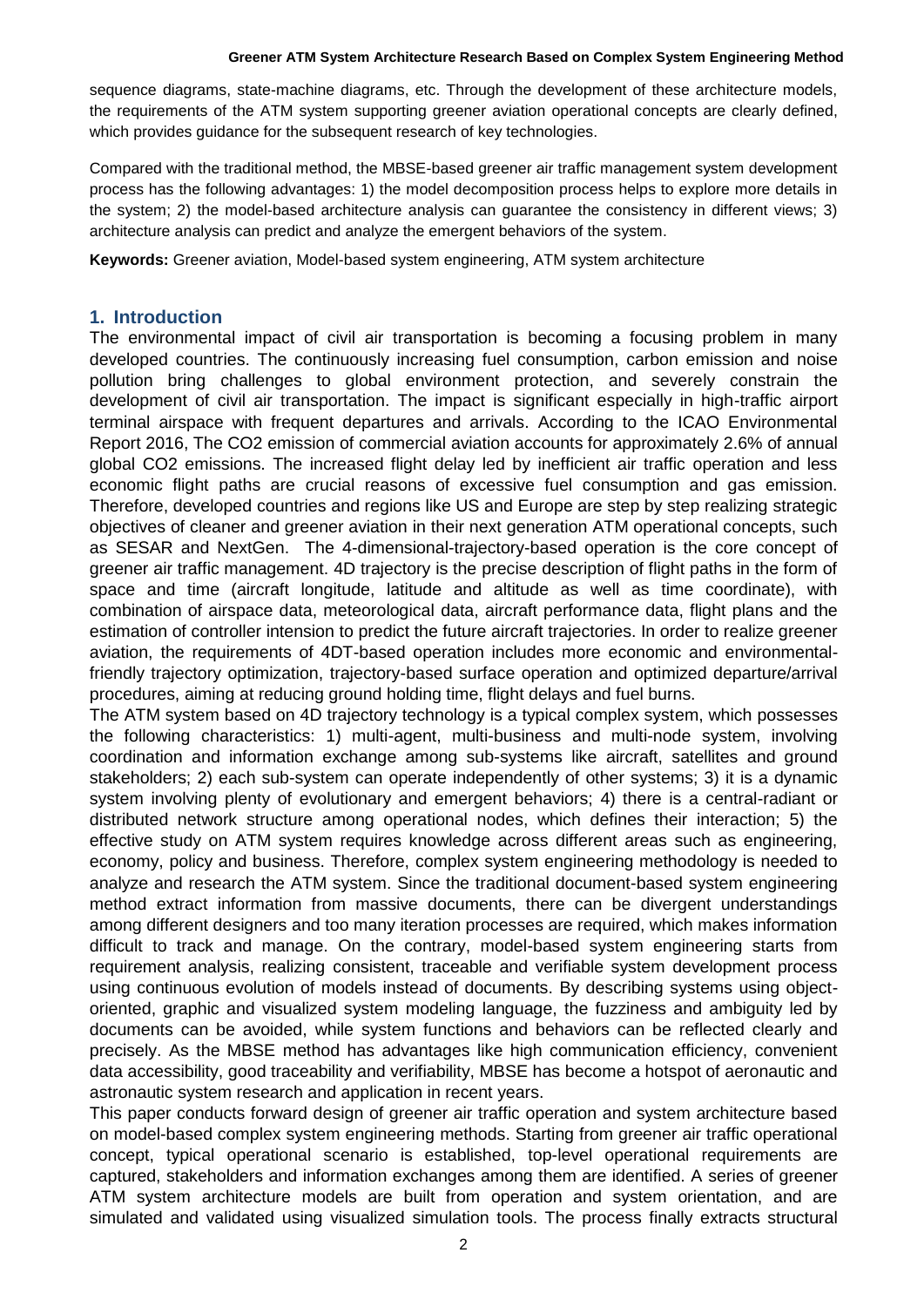detailed ATM system operational requirement list.

### **2. Greener Air Traffic Operational Concept**

The realizing of greener air traffic operation is the result of coordination of multiple stakeholders such as aircraft, ATC, airports and airlines. This paper mainly considers the whole gate-to-gate flight period of a single flight from several hours before departure to arriving at the destination airport, including 9 flight phases: flight planning, taxiing out, taking off, climb, cruising, descend, approach, landing roll and taxiing in. 4D trajectory is the key element throughout each phase.

In order to reduce the unnecessary fuel burn of traditional flight profile, the 4D trajectory requires optimization based on aircraft type, airspace flow condition, weather condition and airline flight intension at flight planning phase. Trajectories of different flights have to be coordinated to avoid potential conflicts.

At surface operation phases the A-CDM mechanism is implemented. By establishing information sharing platform involving ATC, airports and airlines, and integrating flight departure/arrival management system, weather forecasting system and airport operation monitoring system, it is possible to ensure all stakeholders' awareness of flight information, maximum use of airspace/ground resources and reduced flight delays. Furthermore, the trajectory-based surface operation concept is introduced. The time of pushback, taxiing and taking off of each flight is strictly sequenced according to the planned trajectories, addressing the uncertainty at surface taxiing phase, so as to reduce the ground holding time with the engine idling.

At climbing phase, the flight profile of aircraft is based on Continuous Climb Operation (CCO). The aircraft begins cruising at the target flight level planned by airline when entering the appropriate altitude. The flight management system adjusts flight speed based on required time of arrival (RTA) function to meet the time constraint at the merging point in arrival airport terminal area. When capacity/flow imbalance in terminal area is detected, the estimated time of arrival will be postponed so that the delays will be absorbed at cruise phase and the air holding before approach is avoided. When rerouting strategy is needed because of flight conflicts and severe weather, the aircraft will negotiate with ground ATCs. Aircraft with related airborne capabilities will choose the optimized rerouting path on their own, while other aircraft will be assisted by ground ATM system to decide rerouting strategy.

When entering terminal areas the aircraft will take Continuous Descent Operation (CDO) approach procedures which are more economic and effectively reduce descent time, realizing less fuel burn and noise impact. The taxiing after landing will also rely on optimized 4D trajectory to ensure efficient and environmental-friendly surface operation.

### **3. Greener Air Traffic Operation Architecture Development**

The development process of greener air traffic operation architecture based on MBSE methods is shown in Figure 1. First the greener air traffic top-level requirements and operational requirements of stakeholders are captured from the greener air traffic operational concept, and typical operational scenario is designed according to ConOps and real conditions. Operational and system architectures are built from operation and system orientation, respectively. Visual scenario demonstration is conducted using simulation tools and jointly validated with the generated models. Finally the structural requirements of ATM system capabilities are extracted, and delivered to users for verification. The verified requirements are provided to ATM OEMs for future system device development.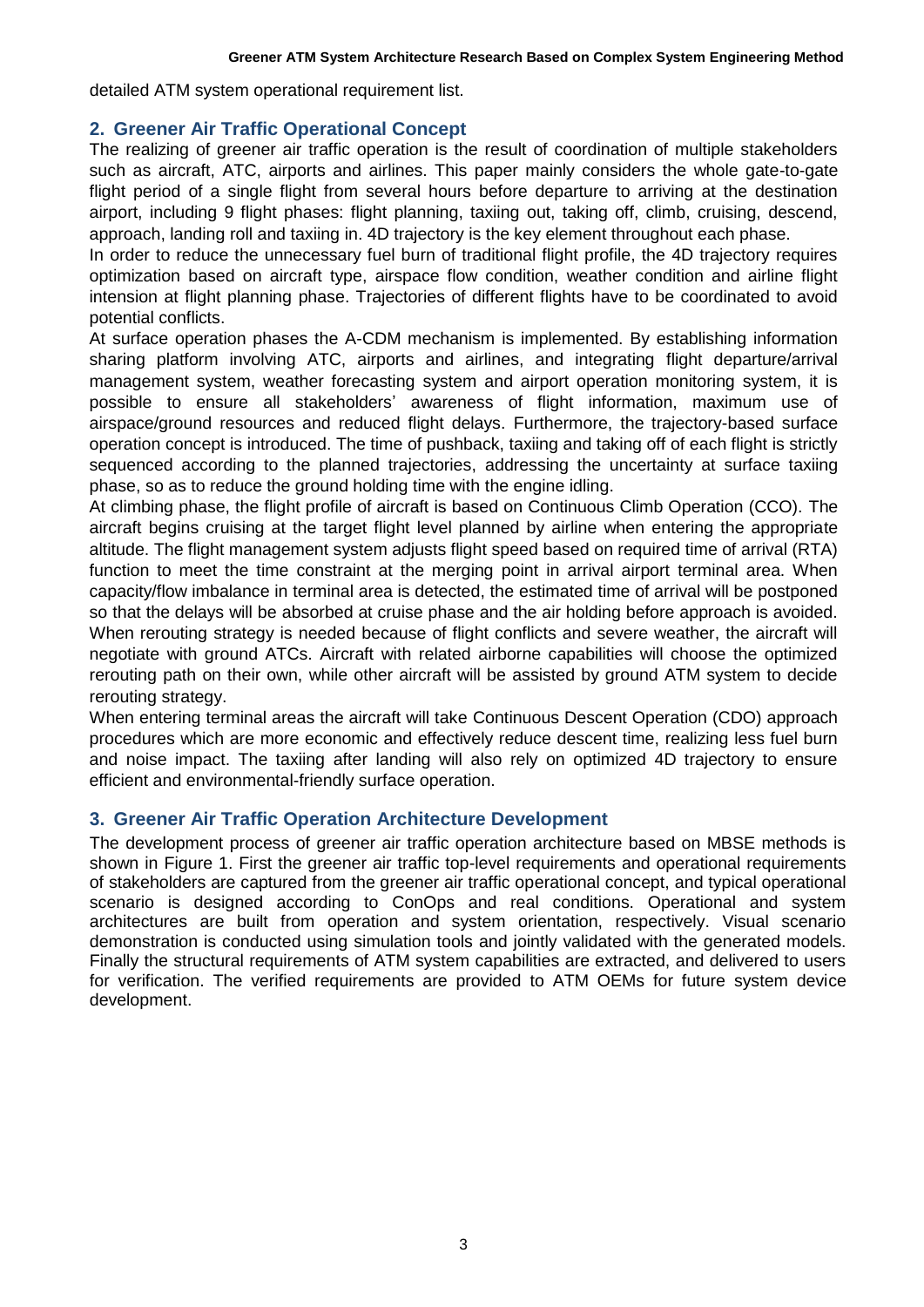

Figure 1 – MBSE-based greener air traffic operation architecture development process

# 3.1 Operational View Modeling

Operational View is the description of operation objectives and the required elements, activities and information exchanges to realize them, including textual and graphic models. It also defines the type and frequency of the exchanged information, and what kind of operations and activities can be supported. Operational View models consist of high-level operational concept diagram, operational node connectivity description, operational activity model, operational event trace description and operational state transition description.

# *3.1.1 High-level Operational Concept Diagram*

High-level operational concept diagram describes the system environment and the interaction between system architecture and external systems, which can be expressed in images, graphic texts and videos, etc. This model emphasizes involved stakeholders in ATM operation, and provides scenario-based operational architecture organization method.

In order to establish this model, the typical scenario of 4DT-based greener air traffic operation should be identified (shown as Figure 2). This paper chooses the whole flight process of a single civil flight from Beijing Capital Airport to Shanghai Pudong Airport as the scenario of interest. This scenario covers related activities and information exchange among operational nodes including the chosen aircraft, other aircraft, ATC, airports and airlines. In addition, we assume an emergent event that the flight encounters severe weather at cruising phase. The aircraft executes optimized rerouting strategy after coordination with area control centers, and carries out conflict resolution with other aircraft via Airborne Collision Avoidance System.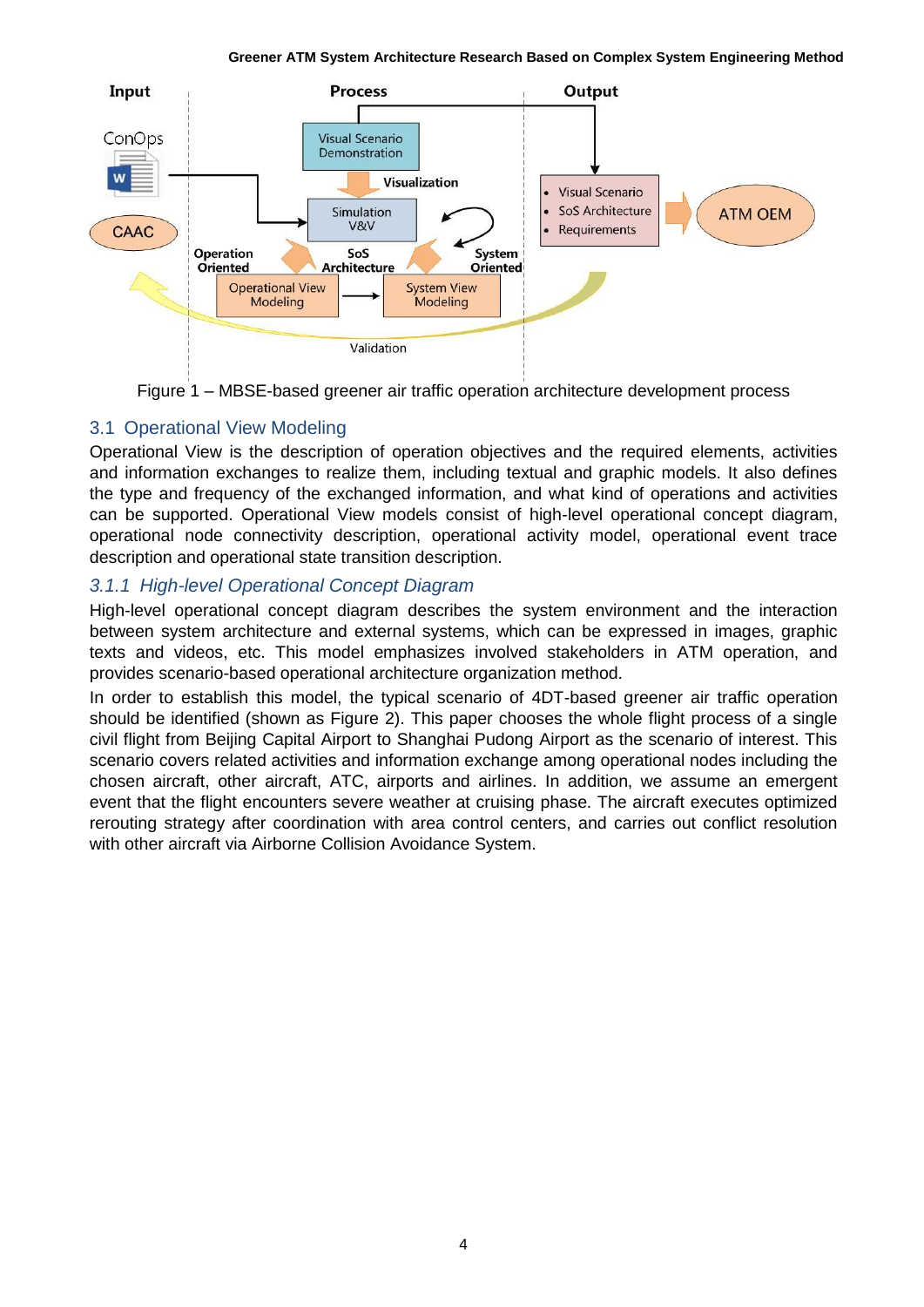**Greener ATM System Architecture Research Based on Complex System Engineering Method**



According to above scenario, greener air traffic operation objectives can be identified as 9 flight phases discussed in the previous sector. Stakeholders participating in the whole process are considered as 11 operational nodes: aircraft, national air traffic control center, airport, area control center, approach control center, tower control center, airline operation center, flight information management department, search & secure department, weather service department and national flow monitoring center. There are reliance relationships between each objective and several operational nodes, which represent that the collaboration and coordination of these nodes are required to realize the corresponding objective. (Shown as Figure 3).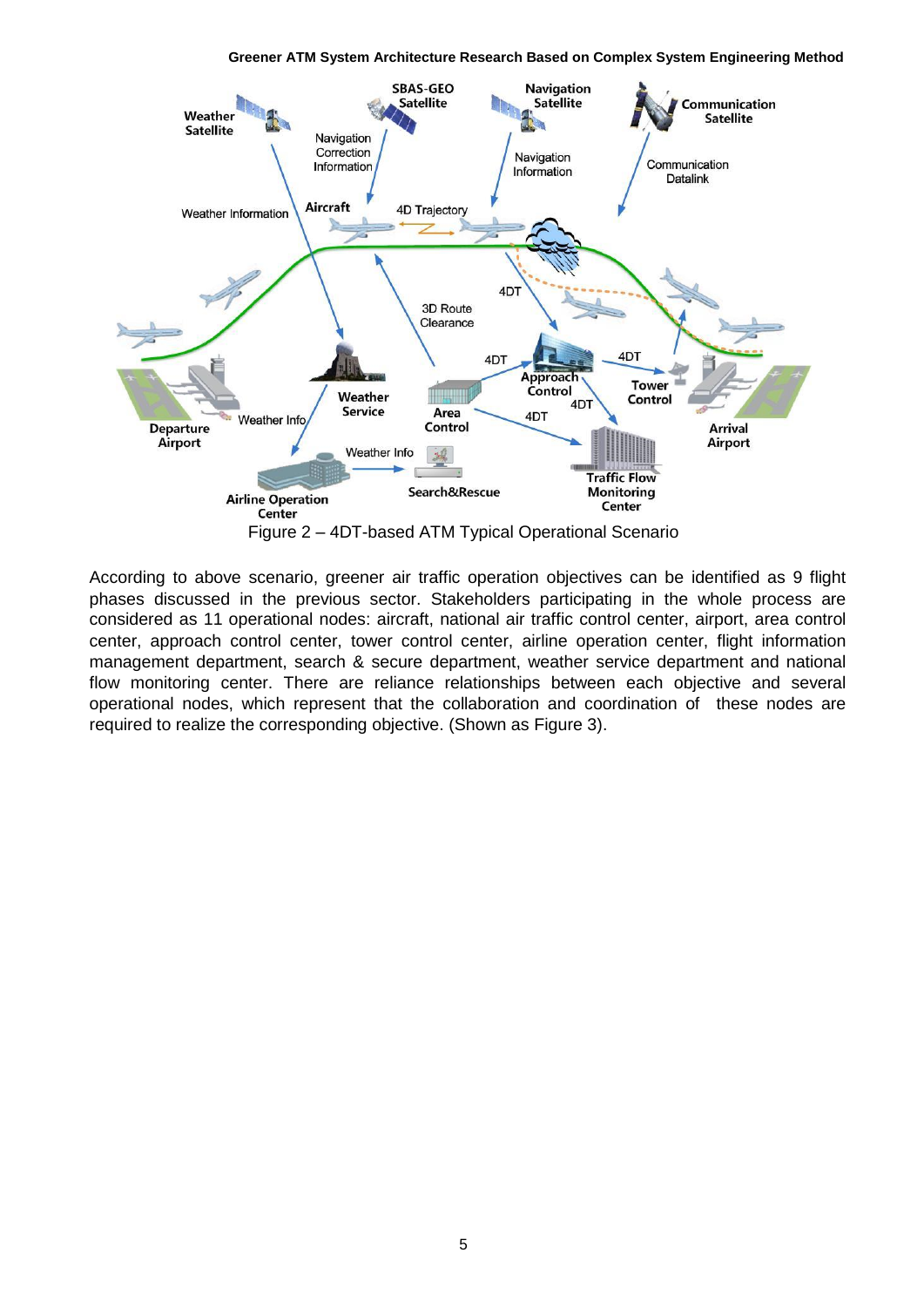

Figure 3 – High-level Operational Concept Diagram

## *3.1.2 Operational Activity Model*

Operational activity model mainly describe a series of activities required to accomplish the operation objectives, which consist of activity name, input/output data flow between activities and information exchange with external environment. Each objective relate to its operational activity model, defining roles and responsibilities of stakeholders in the operation. Taking cruise phase as an example, this model shows the coordination process between aircraft and area control center: 1) Aircraft downlinks the calculated 4D trajectory (including a 3D route and an ETA window) to ground ATC center via ADS-C datalink; 2) ATC shares and negotiates the 4D trajectory with other ATC centers, airports and airlines, and sends the updated trajectory to aircraft via CPDLC datalink; 3) Aircraft evaluate the updated 4D trajectory. If it's feasible, sends confirmation message to ATC, otherwise renegotiate the trajectory with ATC; 4) According to the confirmed 4D trajectory, aircraft adjusts its flying conditions via RTA function in FMS to execute the 4DT-based flight. If the aircraft is unable to fly the planned 4DT due to severe weather and a reroute strategy is required, the FMS calculates a new 4DT and sends reroute request to ATC. Stakeholders come to agreement again through negotiation, and ATC sends reroute clearance to the aircraft.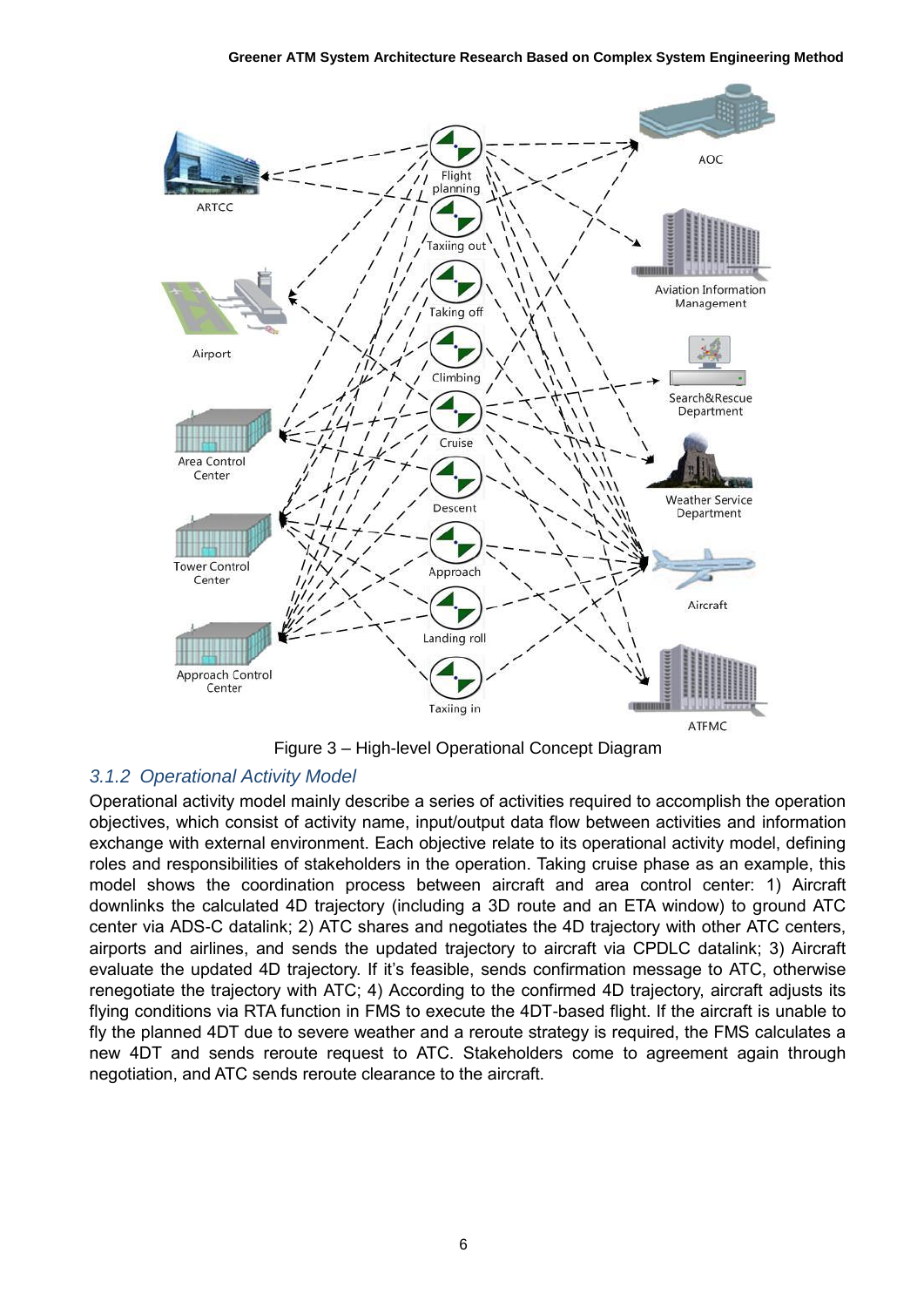**Area Control Tower Control** Approach **ATFMC** Aircraft Center Center **Control Center** Recalculate 4DT **3D Route** Negotiation 3D Route Negotiation **3D Route** 3D Route Negotiation Negotiation Evaluate new 3D Route Feasible? Confirm new 3D Route Calculate **ETA Window** CTA CTA CTA Negotiation Negotiation Negotiation Evaluate **CTA Feasible** Confirm CTA Realease 4DT Clearance

**Greener ATM System Architecture Research Based on Complex System Engineering Method**

Figure 4 – Operational Activity Model

## *3.1.3 Operational Event Trace Description*

Operational event trace description shows the temporal sequence of events and message transmission in a certain scenario, which is also called sequence diagram. It mainly describes the dynamic characteristics of operational nodes, providing logic port information and operation testing scene. This model relates closely to activity model, and helps analyzing and evaluating activities in perspective of time. Figure 5 demonstrates the operational event trace description diagram corresponding to 4DT negotiation part in cruise phase. Operational event trace description consists of two message type: operation and event, representing the activities of operational nodes and the information exchange among them, respectively.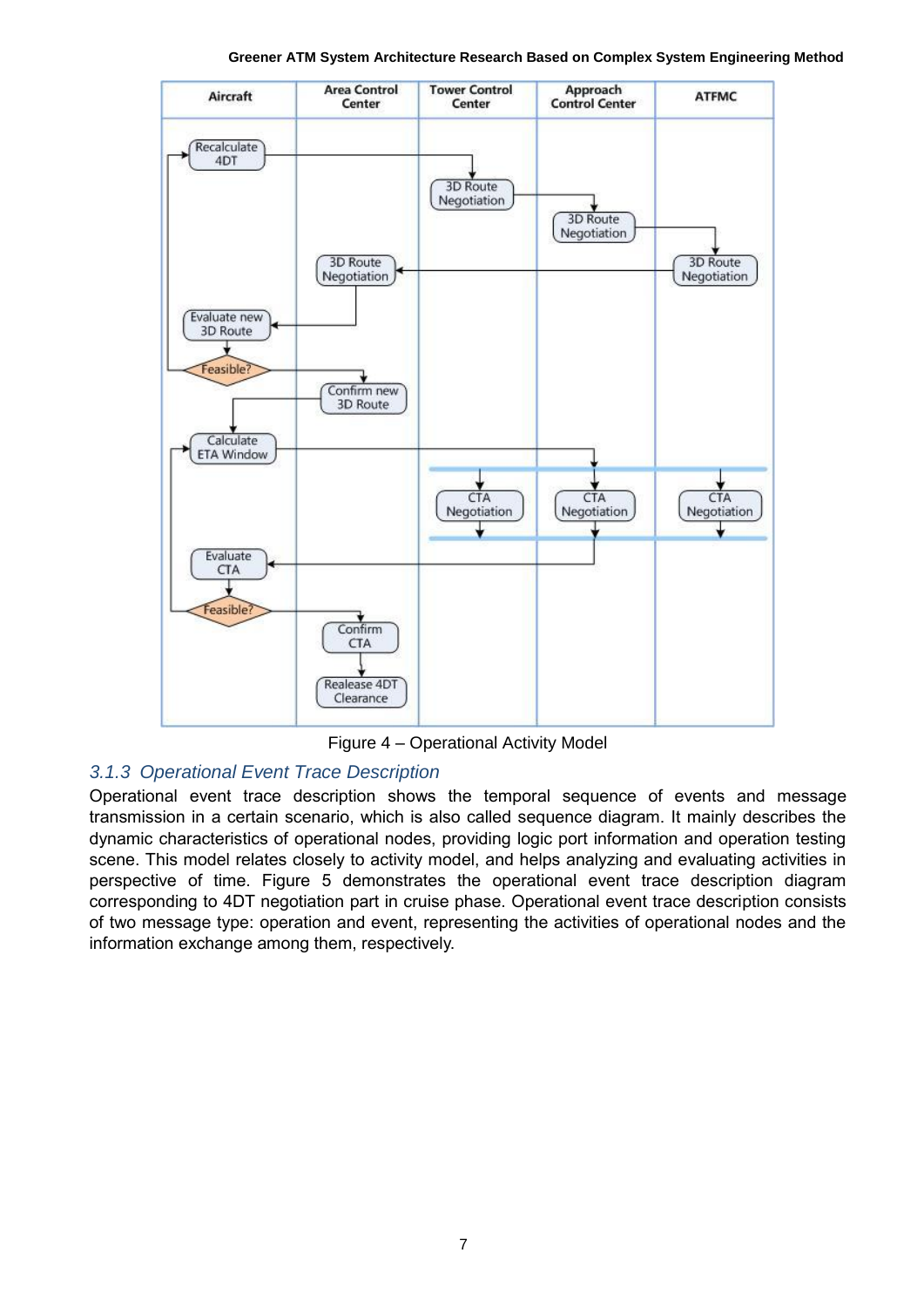

**Greener ATM System Architecture Research Based on Complex System Engineering Method**

Figure 5 –Operational Event Trace Description

#### *3.1.4 Operational Node Connectivity Description*

The component elements of operational node connectivity description are operational nodes and their exchanged information flows. The former can be directly extracted from the high-level operational concept diagram, while the latter have to be decided according to the related operations and events in operational event trace description. In order to simulate the models, it is also required to define ports for crosslinking relationships between the nodes. The simulation of these information exchanges is realized via these ports. Figure 6 shows the operational node connectivity description of 4DT-based ATM operation.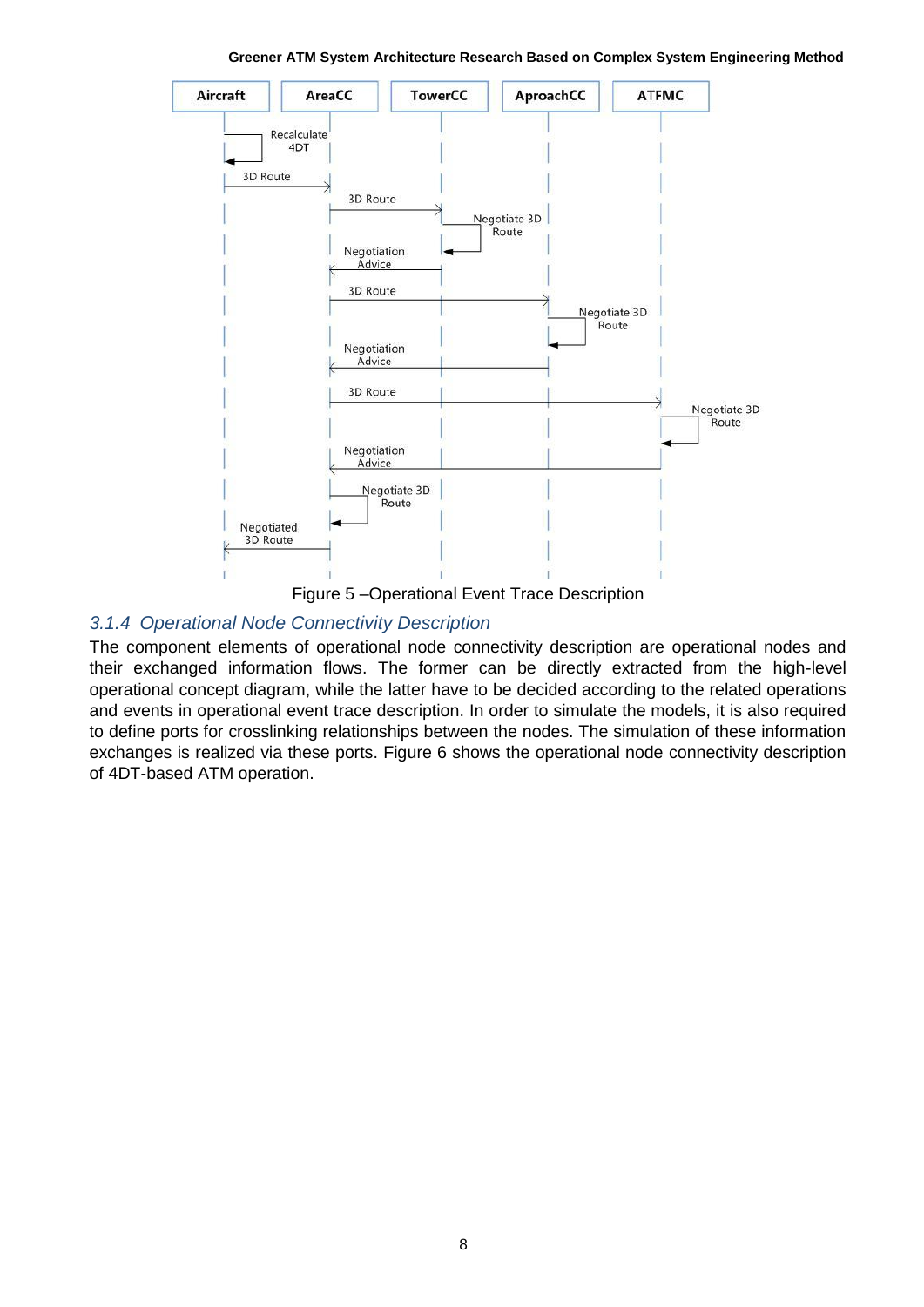**Greener ATM System Architecture Research Based on Complex System Engineering Method**



Figure 6 – Operational Node Connectivity Description

## *3.1.5 Operational State Transition Description*

Operational state transition description is the graphic manner used to describe how operational nodes respond to different events, which can be realized in SysML state machine diagrams. The state machine diagram emphasizes system's dynamic behaviors, making it the foundation of executable models. Its fundamental elements include states, transitions, events and operations. Figure 7 shows the state machine diagram of aircraft node in cruise phase. This node has several states like waiting for reroute request, calculating ETA window and executing 4DT. Each state transits to another through event triggering.



Figure 7 – Operational State Transition Description

### 3.2 System View Modeling

System View represents the systems, sub-systems, services related to operational requirements, and system functions supporting operational activities. It is introduced to design system capabilities and performance based on agreed standards and demands. System View models consist of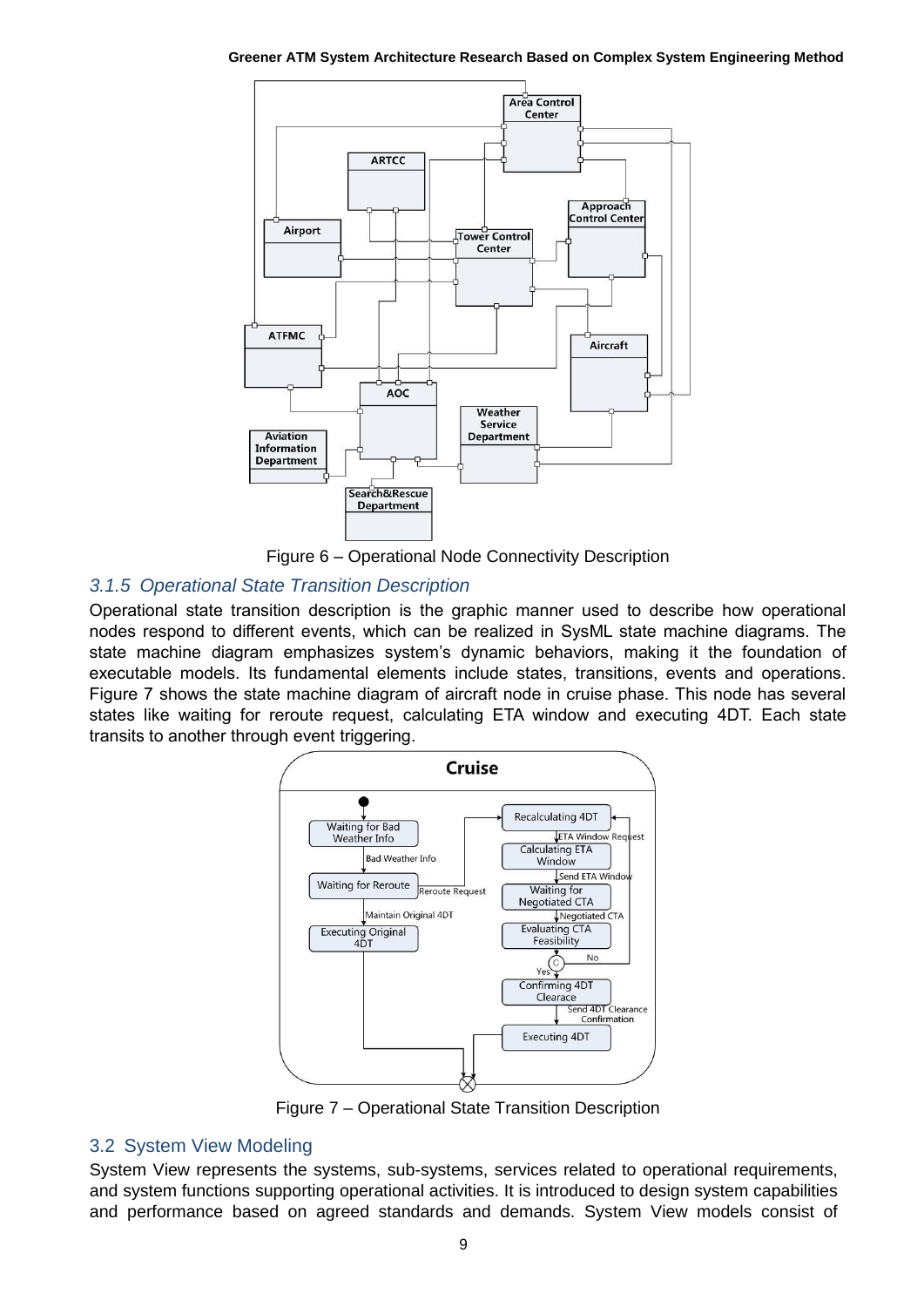system interface description, system functionality description, system event trace description and system state transition description.

### *3.2.1 System Interface Description*

System interface description considers how capability configuration, systems and organizations are established and crosslinked. It describes the system nodes and sub-system nodes required to fulfil operational activities, as well as the ports and interaction relationships among these nodes. It provides the connection of Operational View and System View, as the information exchange and input/output ports among sub-systems can be generated from operational node connectivity description. The sub-systems are identified as the physical entities of the abstract operational nodes in real scenario. For instance, aircraft node corresponds to specific flights with certain flight numbers; airport node can be substantialized as Beijing Capital Airport and Shanghai Pudong Airport; weather service department node can be substantialized as meteo-satellites and weather monitoring centers. Figure 8 shows the system components and interactive relationship of approach control center and tower control center.



Figure 8 –System Interface Description

## *3.2.2 System Functionality Description*

System functionality description defines system functionality which supports operational activities, which establishes the mapping from operational activities to system interface description and allocation of system functions into sub-systems. These system functions will eventually evolve to system requirements supporting operation, guiding system-level development. Figure 9 demonstrates the system functions supporting activity of acquiring weather information.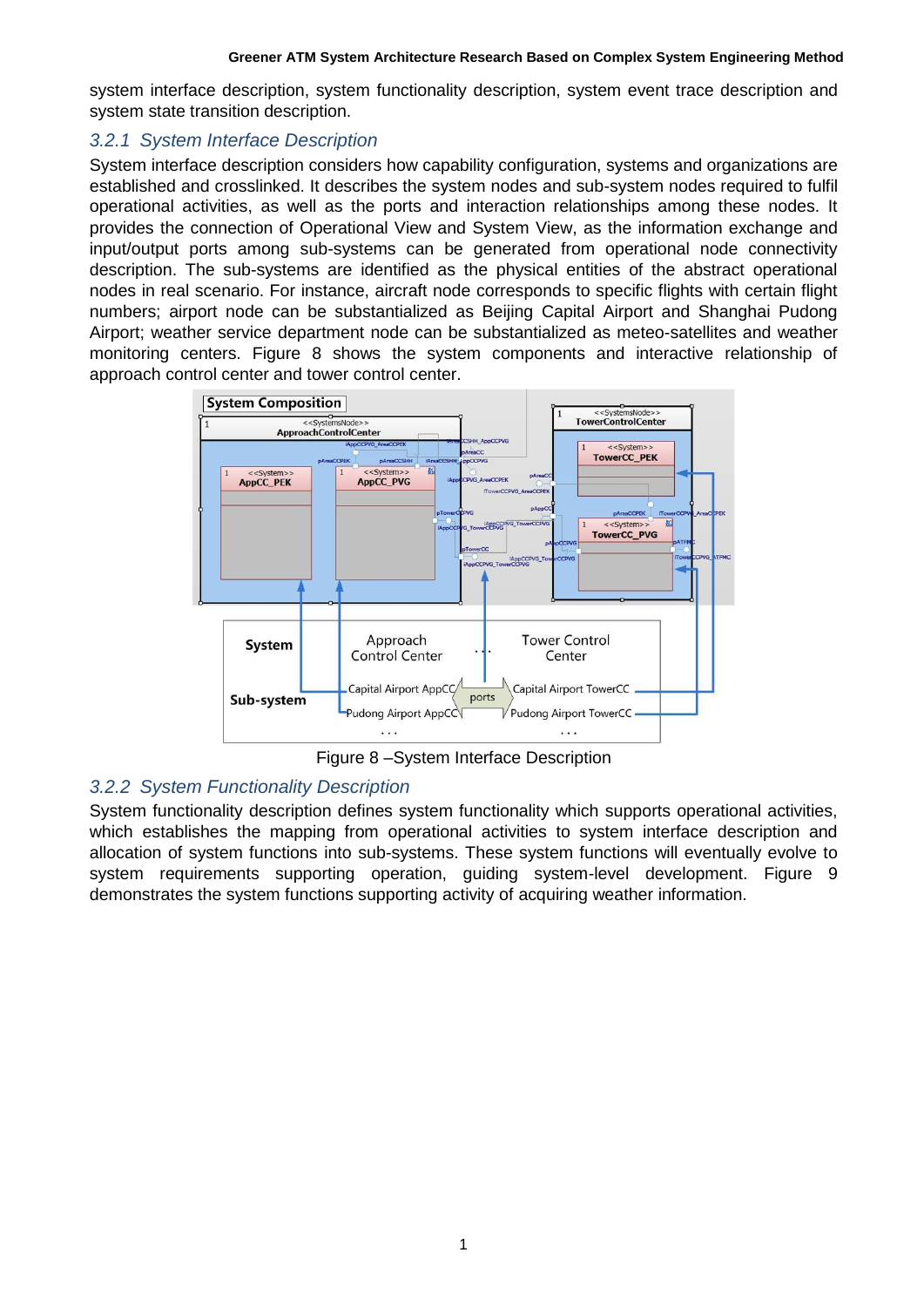**Greener ATM System Architecture Research Based on Complex System Engineering Method**



Figure 9 –System Functionality Description

## *3.2.3 System Event Trace Description & System State Transition Description*

System event trace description and system state transition description are similar with their counterparts in Operational View. The former describes system events in the form of sequence diagrams, mainly focusing on system activities and information exchange among sub-system nodes. The latter describes system states and transitions of sub-system nodes in the form of state machine diagrams, generating executable state machine models. The running results of state machine models are important manners to check if the developed system meets the requirements.

### **4. Visualized simulation realization**

Based on developed greener air traffic operational architecture models, this paper designs the framework of visualized simulation realization method using visualized simulation tools, and conducts demonstration and verification of the typical scenario.

## 4.1 Scenario Simulation Design Scheme

The scenario simulation design scheme includes three elements: data source input, control and CSD (calculation & storage & display). The structural block diagram is shown as Figure 10. The data source input part imports aircraft trajectory data (flight number, longitude, latitude, altitude, speed, etc.), 3D model data and 3D terrain data into database for program calling. VC visual platform is responsible to connect and communicate with Connect module of visualized simulation tools, sending orders and receiving feedback data. CSD element receives control orders sent by VC visual platform, makes calculation with the input data, and conducts simulation and demonstration via integrated information, graphic windows or standard data file output.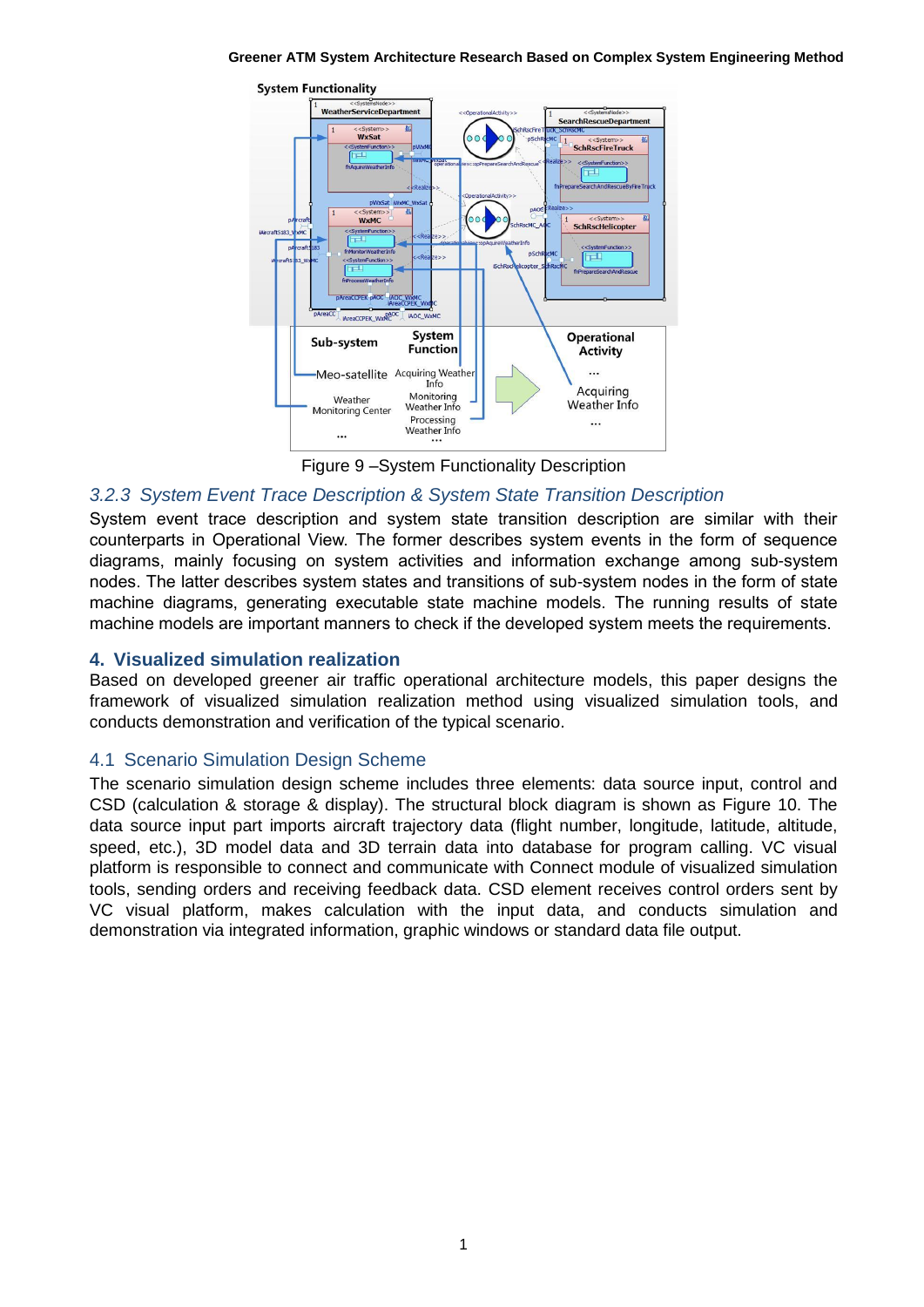#### **Greener ATM System Architecture Research Based on Complex System Engineering Method**



Figure 10 –Scenario Simulation Design Scheme Block Diagram

# 4.2 Scenario Visualized Simulation Process

The whole airspace in the scenario simulates operation conditions of 96 civil flights. The main simulation object is flight MU5183 from Beijing to Shanghai. The duration of the simulation process is 115 minutes. An emergent thunderstorm is simulated near the flight trajectory of MU5183, forcing it to take reroute strategy. Conflict with flight CES2811 from Nanjing to Beijing is detected when MU5183 is bypassing the dangerous area. Two flights execute conflict-resolution via airborne collision avoidance systems. The simulation tool simulates in detail the negotiation process and related information exchanges of MU5183 with ground control centers and other aircraft.

# **5. Conclusion**

The ATM system supporting greener air traffic operation is a multi-agent and multi-node complex system. In order to cope with the complexity, MBSE method is used to analyze its operational and system architecture. Through the establishment of architecture models and functionality models, ATM system development requirements under greener air traffic operational concept can be effectively obtained. The visualized simulation of typical operational scenario transfers abstract models into precise and intuitional 3D dynamic images and videos, which is helpful for users to verify and validate. From the whole modeling and simulation process of ATM system, the following benefits can be revealed: 1) The decomposition of models helps explore more details in the system; 2) Consistency in different views can be ensured by model-based architecture analysis; 3) In a way architecture analysis is able to predict and analyze emergent behaviors in the system.

## **6. Contact Author Email Address**

mailto: huhl028@avic.com

## **7. Copyright Statement**

The authors confirm that they, and/or their company or organization, hold copyright on all of the original material included in this paper. The authors also confirm that they have obtained permission, from the copyright holder of any third party material included in this paper, to publish it as part of their paper. The authors confirm that they give permission, or have obtained permission from the copyright holder of this paper, for the publication and distribution of this paper as part of the ICAS proceedings or as individual off-prints from the proceedings.